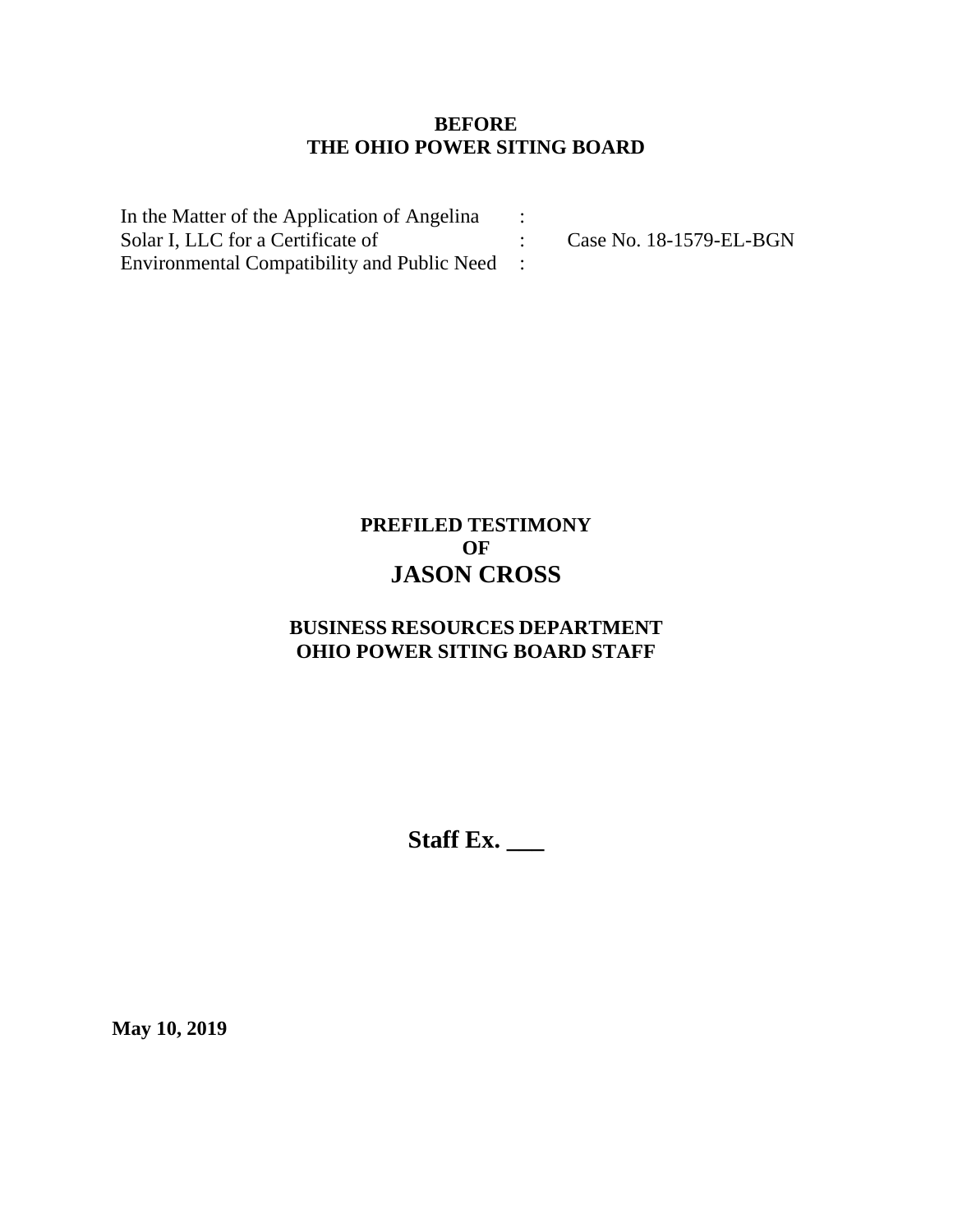| $\mathbf{1}$   | 1. | Q. | Please state your name and business address.                                  |
|----------------|----|----|-------------------------------------------------------------------------------|
| $\overline{2}$ |    | A. | My name is Jason A. Cross, and my business address is 180 East Broad          |
| 3              |    |    | Street, 6 <sup>th</sup> Floor, Columbus, Ohio 43215-3793.                     |
| $\overline{4}$ |    |    |                                                                               |
| 5              | 2. | Q. | By whom are you employed and what is your position?                           |
| 6              |    | A. | I am employed by the Public Utilities Commission of Ohio (Commission) as      |
| 7              |    |    | a Business Process Analyst 2, in the Information Technology division of the   |
| 8              |    |    | Commission's Business Resources Department. At the time of the issuance       |
| 9              |    |    | of the staff report I was a Utilities Specialist 3, in the GIS and Operations |
| 10             |    |    | division of the Commission's Rates and Analysis Department.                   |
| 11             |    |    |                                                                               |
| 12             | 3. | Q. | Please summarize your educational background and work experience.             |
| 13             |    | A. | I received an Associates of Science degree in Electronics Engineering         |
| 14             |    |    | Technology from ITT Technical Institute in 1993 and a Bachelor of Science     |
| 15             |    |    | degree in Electronics Engineering Technology from DeVry University in         |
| 16             |    |    | 1998.                                                                         |
| 17             |    |    | I have been employed by the Commission for roughly eighteen years, from       |
| 18             |    |    | 2001 to present. While employed in the Rates and Analysis Department, my      |
| 19             |    |    | responsibilities at the Commission have primarily involved engineering,       |
| 20             |    |    | including, but not limited to, grid interconnection, Ohio's bulk electric     |
| 21             |    |    | system, and regional transmission organizations. I have been the Staff        |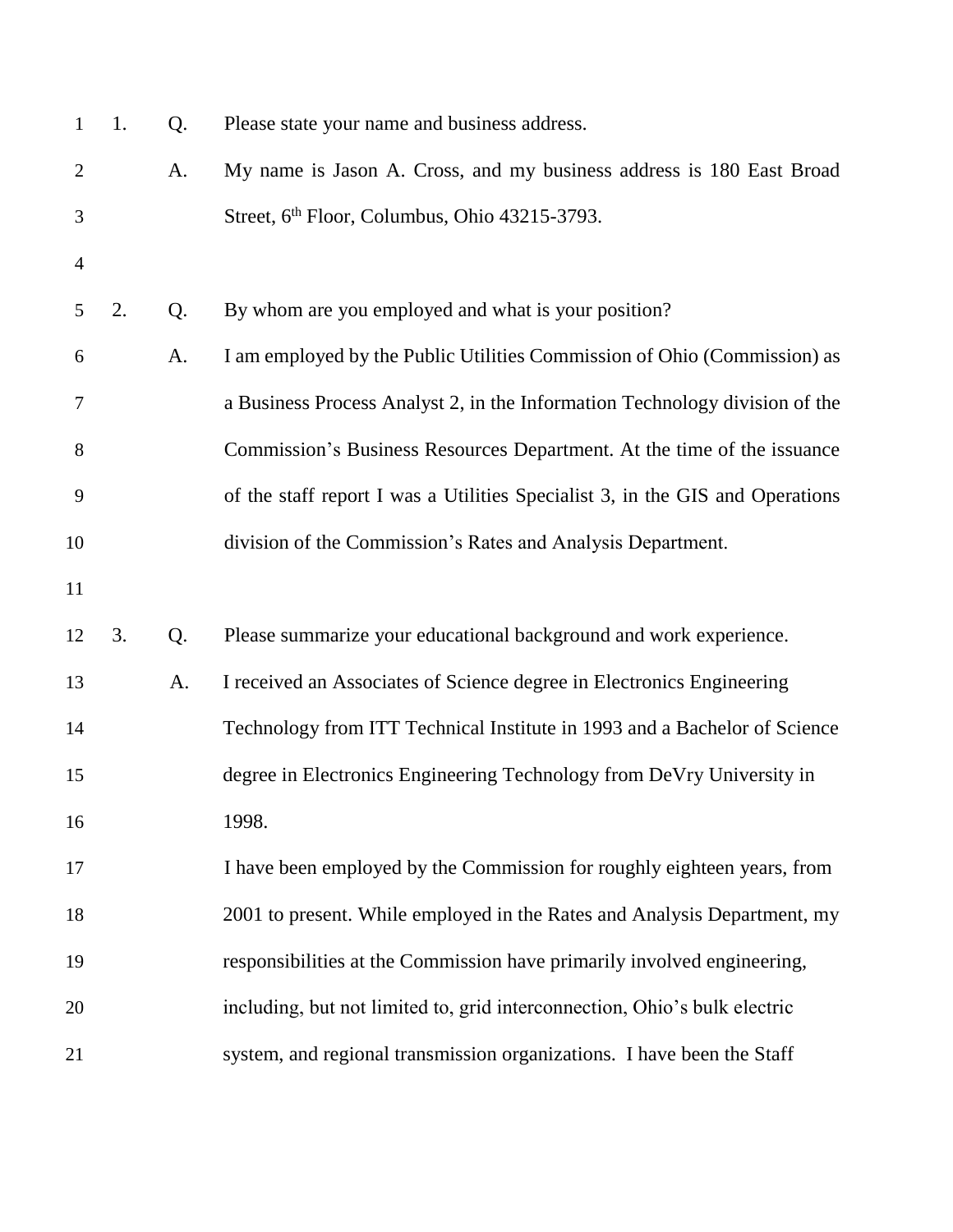| $\mathbf{1}$   |    |    | expert on grid interconnection related items in over one hundred staff           |
|----------------|----|----|----------------------------------------------------------------------------------|
| $\overline{2}$ |    |    | reports.                                                                         |
| 3              |    |    |                                                                                  |
| 4              | 4. | Q. | Have you testified in prior proceedings before the Ohio Power Siting Board       |
| 5              |    |    | (Board)?                                                                         |
| 6              |    | A. | Yes. The most recent case I testified in was an American Electric Power          |
| 7              |    |    | Ohio Transmission Company (Case No. 11-1313-EL-BSB) proceeding. In               |
| $8\,$          |    |    | addition, I have assisted in the preparation of multiple staff reports and       |
| 9              |    |    | investigations before the Board and the Commission.                              |
| 10             |    |    |                                                                                  |
| 11             | 5. | Q. | What is the purpose of your testimony in this proceeding?                        |
| 12             |    | A. | With my testimony, I am sponsoring a portion of the Staff Report of              |
| 13             |    |    | Investigation (Staff Report). Specifically, I was a Staff analyst for portions   |
| 14             |    |    | of the Staff Report pertaining to whether the Applicant has provided             |
| 15             |    |    | information that the facility is consistent with regional plans for expansion    |
| 16             |    |    | of the electric power grid of the electric systems serving this state and        |
| 17             |    |    | interconnected utility systems and that the facility will serve the interests of |
| 18             |    |    | electric system economy and reliability.                                         |
| 19             |    |    |                                                                                  |
| 20             | 6. | Q. | Does this facility serve the electric system economy and reliability?            |
| 21             |    | A. | The Applicant included PJM Interconnection, LLC's (PJM) System Impact            |
| 22             |    |    | Study (SIS) in its application. The SIS showed that there would be no            |
|                |    |    |                                                                                  |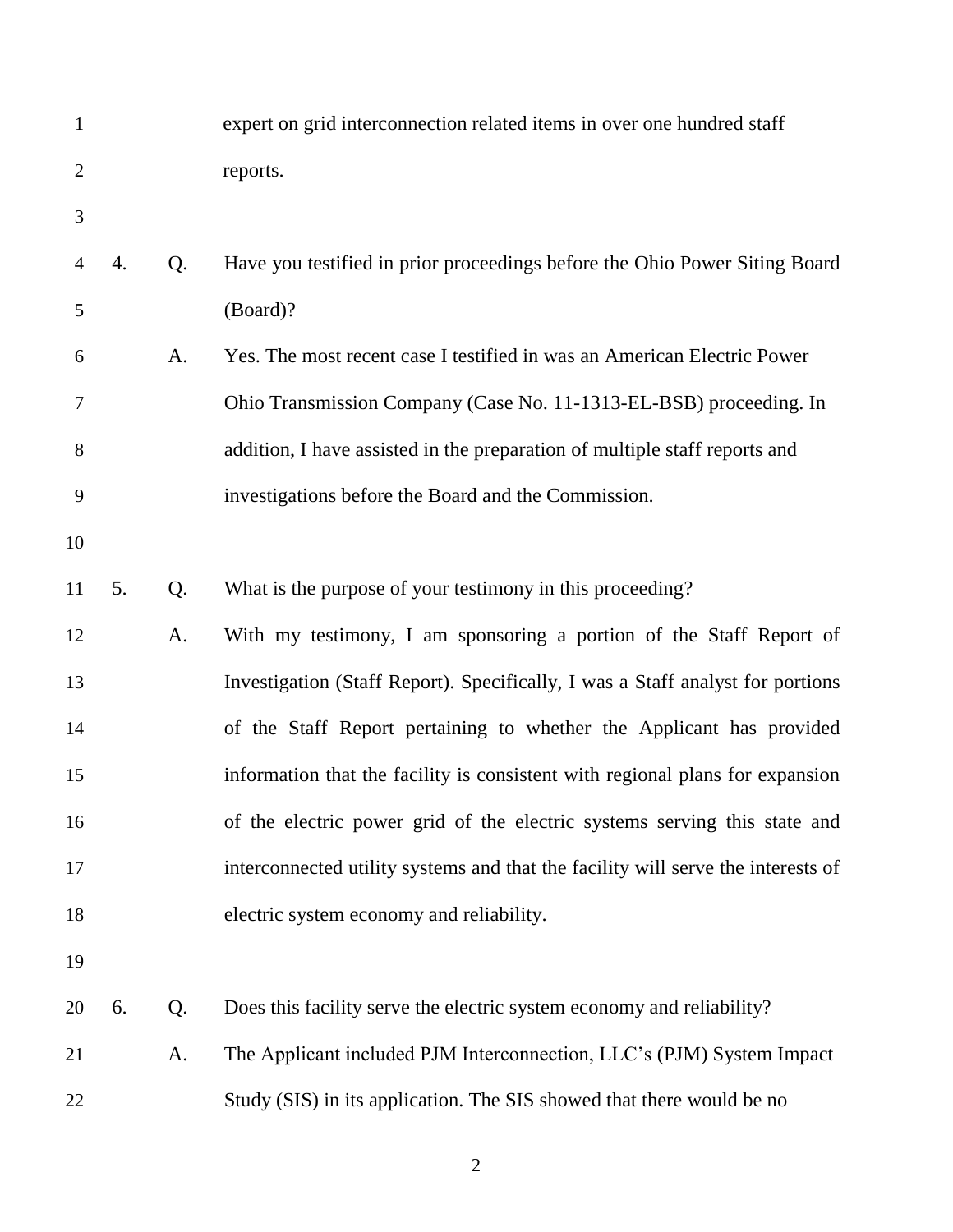| $\mathbf{1}$   |    |    | reliability problem with the project. PJM, as the responsible party for the   |
|----------------|----|----|-------------------------------------------------------------------------------|
| $\overline{2}$ |    |    | regional transmission system, established that no reliability violations      |
| 3              |    |    | would occur with this project. Furthermore, the project would provide         |
| $\overline{4}$ |    |    | additional electrical generation to the regional transmission grid.           |
| 5              |    |    |                                                                               |
| 6              | 7. | Q. | Where you responsible for any specific conditions in the Staff Report? If so, |
| 7              |    |    | which ones?                                                                   |
| 8              |    | A. | Yes, condition 27.                                                            |
| 9              |    |    |                                                                               |
| 10             | 8. | Q. | Does this conclude your testimony?                                            |
| 11             |    | A. | Yes it does. However, I reserve the right to submit supplemental testimony    |
| 12             |    |    | as described herein, as new information subsequently becomes available or     |
| 13             |    |    | in response to positions taken by other parties.                              |
| 14             |    |    |                                                                               |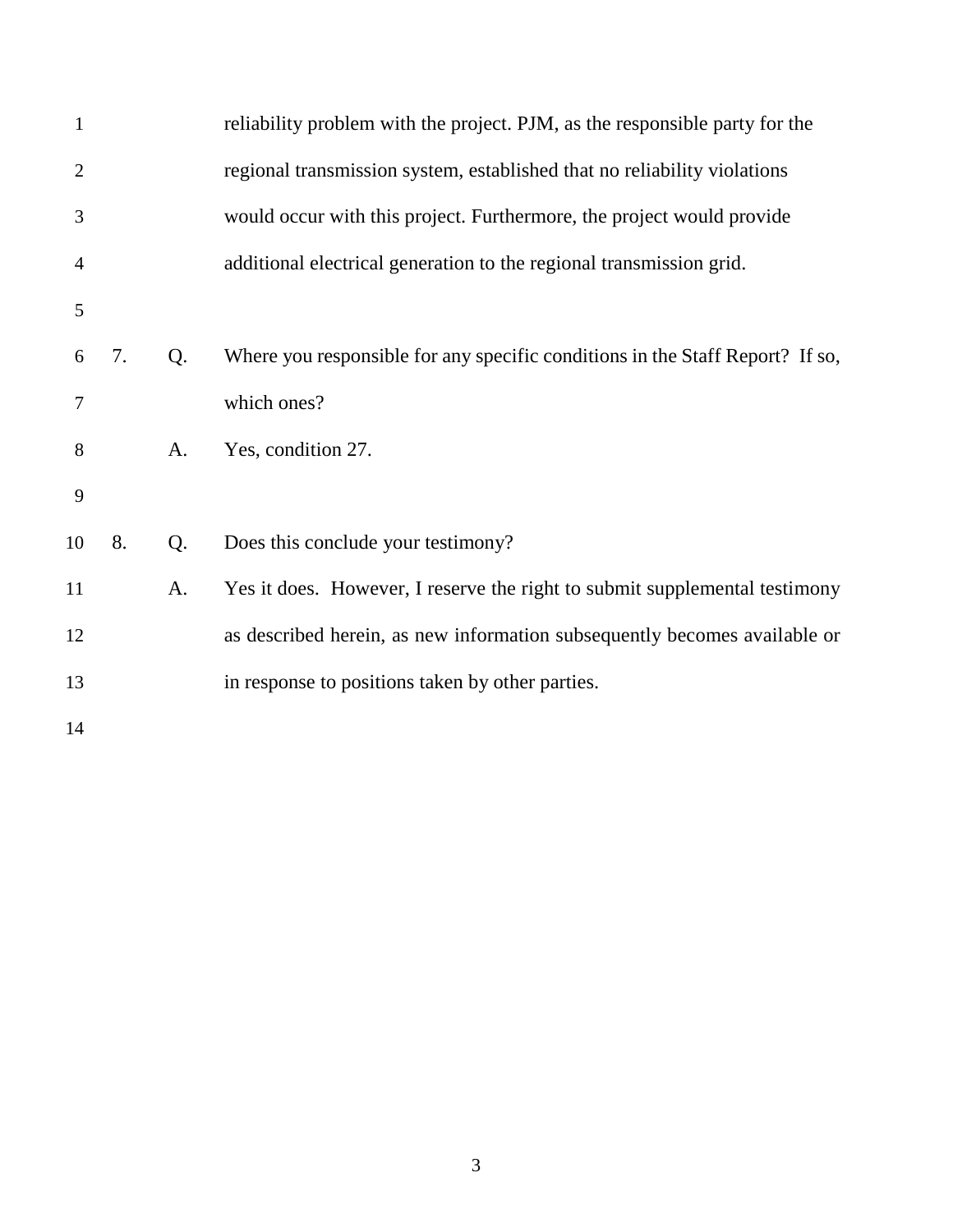#### **PROOF OF SERVICE**

I hereby certify that a true copy of the foregoing Prefiled Testimony of Jason Cross, submitted on behalf of the Staff of the Ohio Power Siting Board, was served via electronic mail upon the below parties.

*/s/Jodi J. Bair*

**Jodi J. Bair** Assistant Attorney General

### **Parties of Record:**

mwtaylor@vorys.com [kwest@prebco.org](mailto:kwest@prebco.org) [torahood@bricker.com](mailto:torahood@bricker.com) [amilam@ofbf.org](mailto:amilam@ofbf.org) [jvankley@vankleywalker.com](mailto:jvankley@vankleywalker.com) [mjsettineri@vorys.com](mailto:mjsettineri@vorys.com) [tboggs@fbtlaw.com](mailto:tboggs@fbtlaw.com) [dborchers@brocker.com](mailto:dborchers@brocker.com)